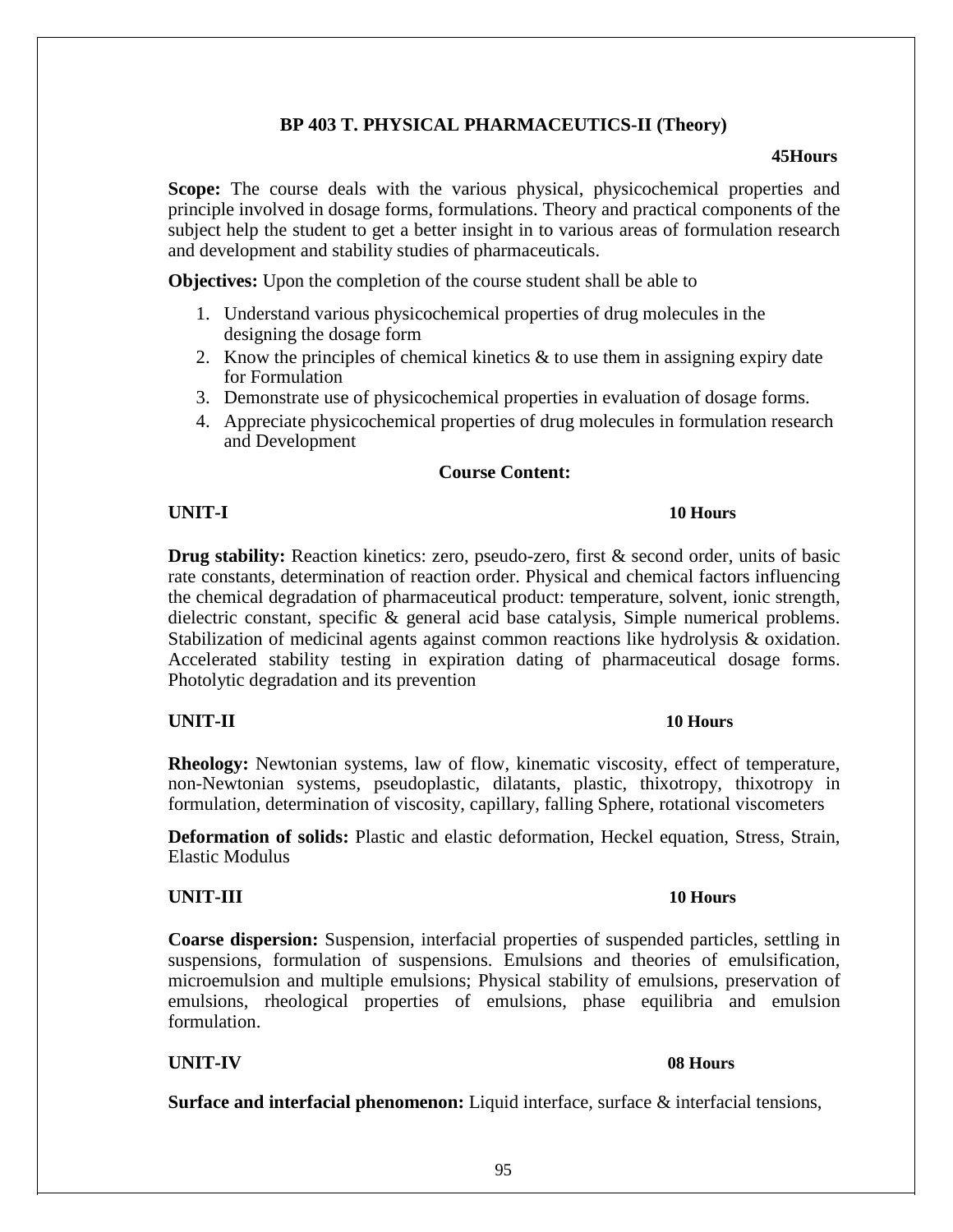surface free energy, measurement of surface & interfacial tensions, spreading coefficient, adsorption at liquid interfaces, surface active agents, HLB Scale, solubilisation, detergency, adsorption at solid interface.

### **UNIT-V 07 Hours**

**Colloidal dispersions:** Classification of dispersed systems & their general characteristics, size & shapes of colloidal particles, classification of colloids & comparative account of their general properties. Optical, kinetic & electrical properties. Effect of electrolytes, coacervation, peptization& protective action.